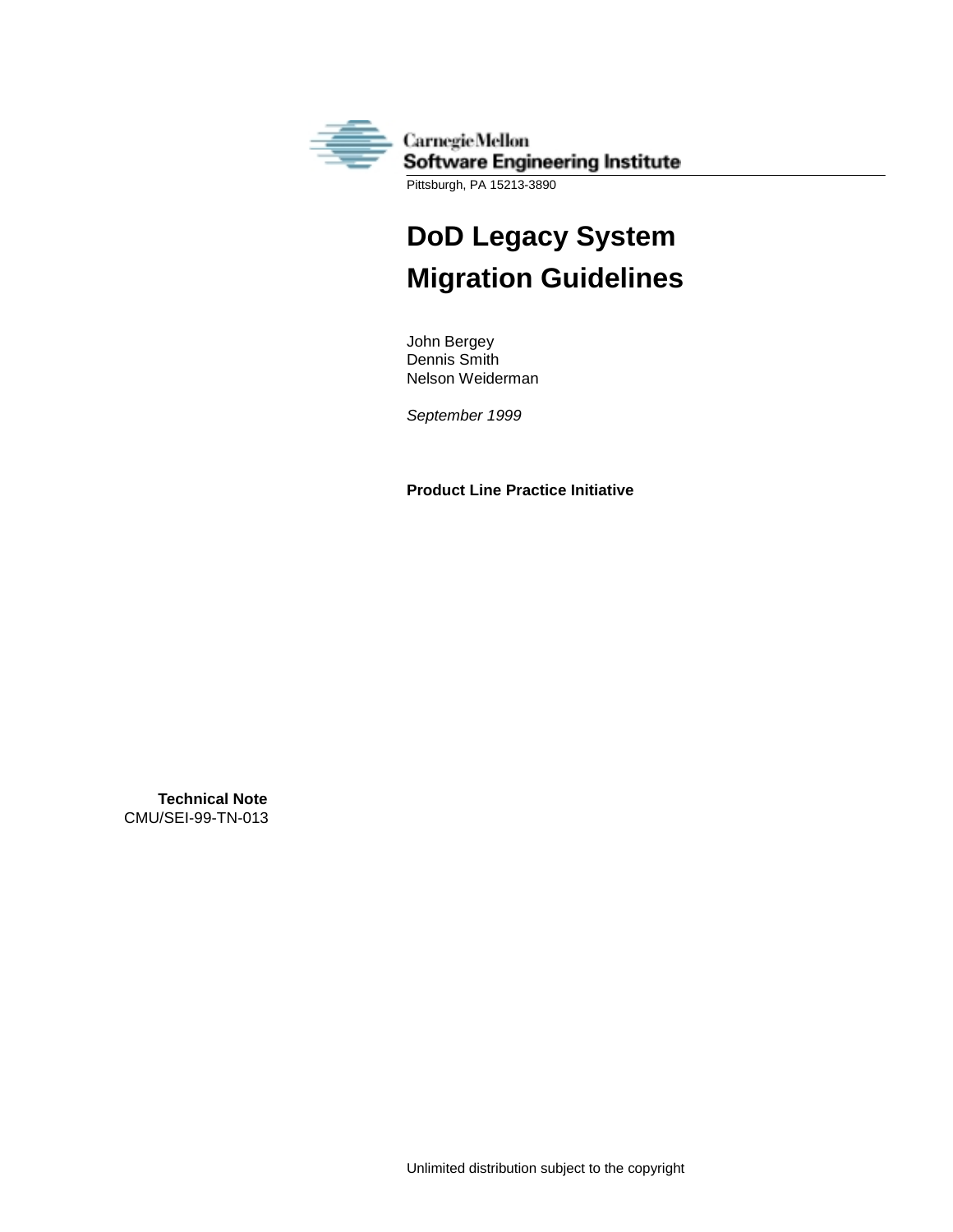The Software Engineering Institute is a federally funded research and development center sponsored by the U.S. Department of Defense.

Copyright 1999 by Carnegie Mellon University.

#### NO WARRANTY

THIS CARNEGIE MELLON UNIVERSITY AND SOFTWARE ENGINEERING INSTITUTE MATERIAL IS FURNISHED ON AN "AS-IS" BASIS. CARNEGIE MELLON UNIVERSITY MAKES NO WARRANTIES OF ANY KIND, EITHER EXPRESSED OR IMPLIED, AS TO ANY MATTER INCLUDING, BUT NOT LIMITED TO, WARRANTY OF FITNESS FOR PURPOSE OR MERCHANTABILITY, EXCLUSIVITY, OR RESULTS OBTAINED FROM USE OF THE MATERIAL. CARNEGIE MELLON UNIVERSITY DOES NOT MAKE ANY WARRANTY OF ANY KIND WITH RESPECT TO FREEDOM FROM PATENT, TRADEMARK, OR COPYRIGHT INFRINGEMENT.

Use of any trademarks in this report is not intended in any way to infringe on the rights of the trademark holder.

Internal use. Permission to reproduce this document and to prepare derivative works from this document for internal use is granted, provided the copyright and "No Warranty" statements are included with all reproductions and derivative works.

External use. Requests for permission to reproduce this document or prepare derivative works of this document for external and commercial use should be addressed to the SEI Licensing Agent.

This work was created in the performance of Federal Government Contract Number F19628-95-C-0003 with Carnegie Mellon University for the operation of the Software Engineering Institute, a federally funded research and development center. The Government of the United States has a royalty-free government-purpose license to use, duplicate, or disclose the work, in whole or in part and in any manner, and to have or permit others to do so, for government purposes pursuant to the copyright license under the clause at 52.227-7013.

For information about purchasing paper copies of SEI reports, please visit the publications portion of our Web site (http://www.sei.cmu.edu/publications/pubweb.html).

Carnegie Mellon University does not discriminate and Carnegie Mellon University is required not to discriminate in admission, employment, or administration of its programs or activities on the basis of race, color, national origin, sex or handicap in violation of Title VI of the Civil Rights Act of 1964, Title IX of the Educational Amendments of 1972 and Section 504 of the Rehabilitation Act of 1973 or other federal, state, or local laws or executive orders.

In addition, Carnegie Mellon University does not discriminate in admission, employment or administration of its programs on the basis of religion, creed, ancestry, belief, age, veteran status, sexual orientation or in violation of federal, state, or local laws or executive orders. However, in the judgment of the Carnegie Mellon Human Relations Commission, the Department of Defense policy of, "Don't ask, don't tell, don't pursue, excludes openly gay, lesbian and bisexual students from receiving ROTC scholarships or serving in the military. Nevertheless, all ROTC classes at Carnegie Mellon University are available to all students.

Inquiries concerning application of these statements should be directed to the Provost, Carnegie Mellon University, 5000 Forbes Avenue, Pittsburgh, PA 15213, telephone (412) 268-6684 or the Vice President for Enrollment, Carnegie Mellon University, 5000 Forbes Avenue, Pittsburgh, PA 15213, telephone (412) 268-2056.

Obtain general information about Carnegie Mellon University by calling (412)-268-2000.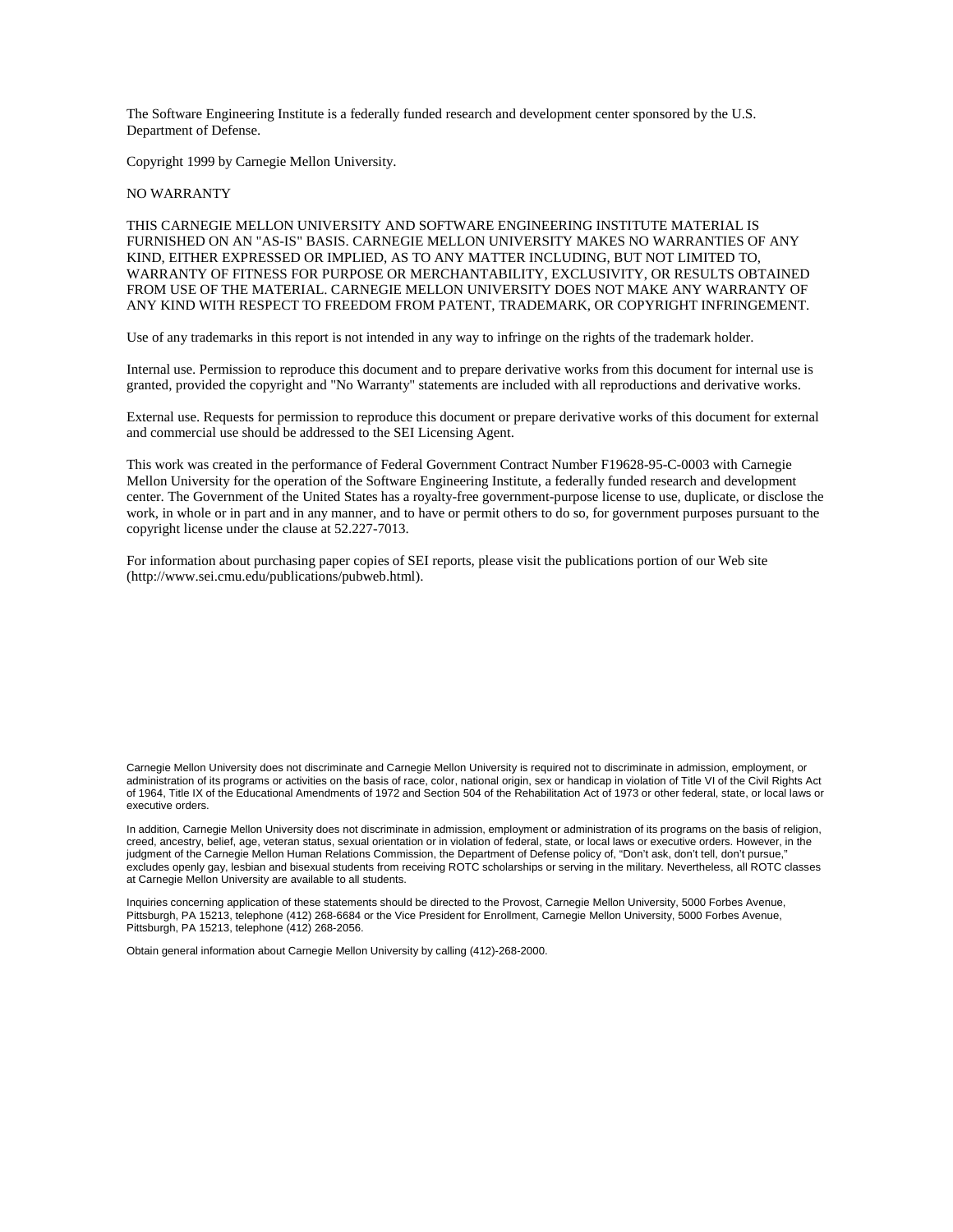### Contents

| 1                       |                      | <b>Introduction</b>                                         | 1                        |  |  |
|-------------------------|----------------------|-------------------------------------------------------------|--------------------------|--|--|
| $\mathbf{2}$            |                      | <b>DoD Legacy System Migration Guidelines</b>               | $\mathbf{2}$             |  |  |
|                         | 2.1                  | Guideline #1: Develop a comprehensive strategy with         |                          |  |  |
|                         |                      | achievable and measurable milestones for each               |                          |  |  |
|                         |                      | reengineering project                                       | 2                        |  |  |
|                         | 2.2                  | Guideline #2: When outside systems engineering              |                          |  |  |
|                         |                      | services are needed, carefully define and monitor their     |                          |  |  |
|                         |                      | roles                                                       | 3                        |  |  |
|                         | 2.3                  | Guideline #3: If new technology is used for a project,      |                          |  |  |
|                         |                      | provide adequate training in both the technical content     |                          |  |  |
|                         |                      | and the motivation for change                               | $\overline{\mathcal{A}}$ |  |  |
|                         |                      | 2.4 Guideline #4: Establish and maintain configuration      |                          |  |  |
|                         |                      | management control of the legacy system                     | 5                        |  |  |
|                         | 2.5                  | Guideline #5: There should be a carefully defined and       |                          |  |  |
|                         |                      | documented process for the elicitation and validation of    |                          |  |  |
|                         |                      | requirements                                                | 6                        |  |  |
|                         |                      | 2.6 Guideline #6: Make software architecture a primary      |                          |  |  |
|                         |                      | reengineering consideration                                 | 8                        |  |  |
|                         | 2.7                  | Guideline #7: There should be a separate and distinct       |                          |  |  |
|                         |                      | reengineering process                                       | 9                        |  |  |
|                         |                      | 2.8 Guideline #8: Create a team-oriented reengineering plan |                          |  |  |
|                         |                      | and follow it                                               | 10                       |  |  |
|                         | 2.9                  | Guideline #9: Management needs to be committed for          |                          |  |  |
|                         |                      | the long haul                                               | 11                       |  |  |
|                         |                      | 2.10 Guideline #10: Management edicts should not override   |                          |  |  |
|                         |                      | technical realities                                         | 12                       |  |  |
| 3                       | <b>Summary</b><br>15 |                                                             |                          |  |  |
| <b>References</b><br>16 |                      |                                                             |                          |  |  |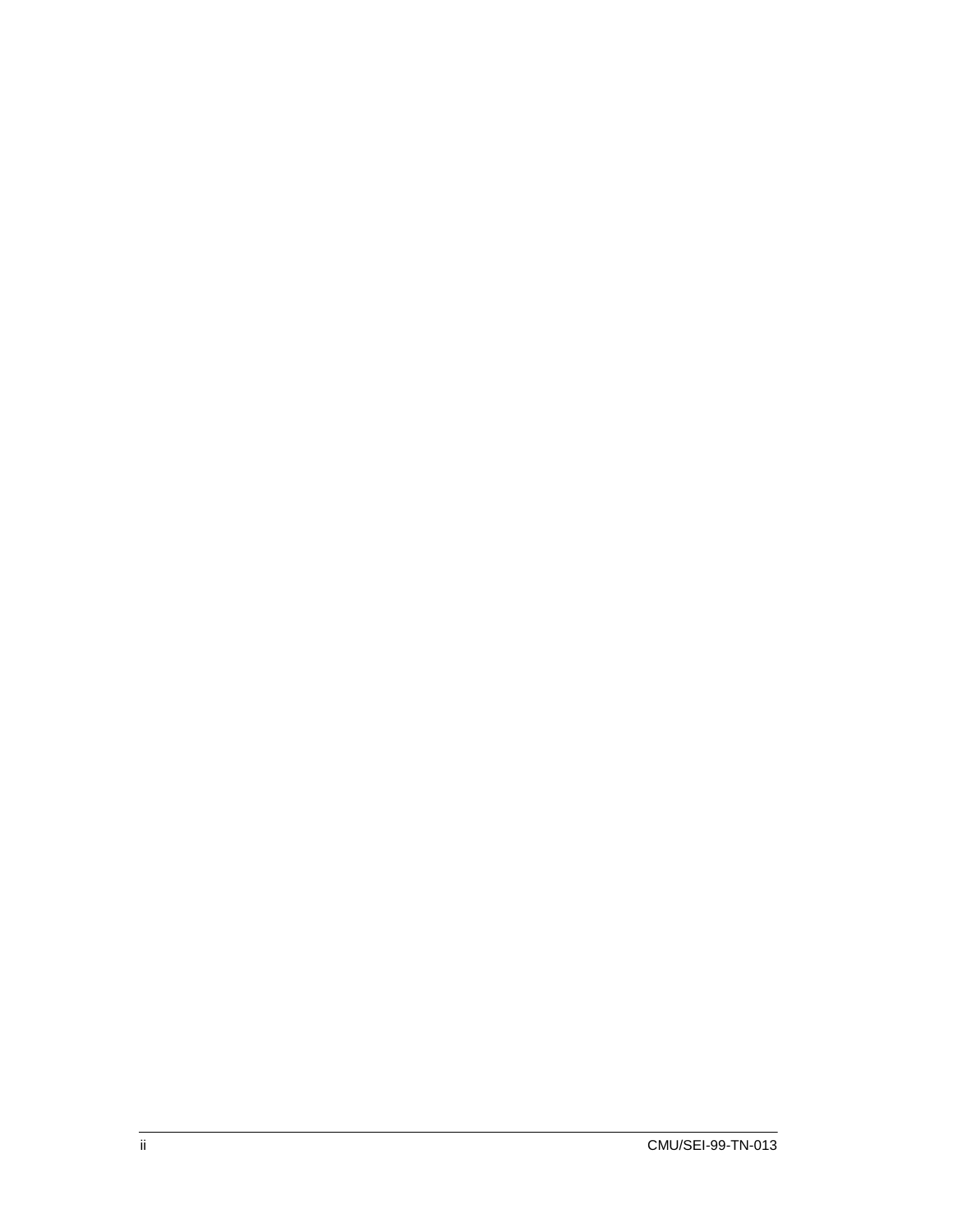#### Abstract

DoD systems contain a substantial amount of legacy software that often needs to be evolved or migrated to new hardware and software platforms. This legacy software is important not only because of the large-scale investment it represents, but also because it defines the baseline for describing future desired capabilities and evolutionary growth. The purpose of this report is to provide a set of DoD legacy system migration guidelines. These guidelines are built on lessons learned from actual legacy system migration efforts and they synthesize previous work on the disciplined evolution of legacy systems.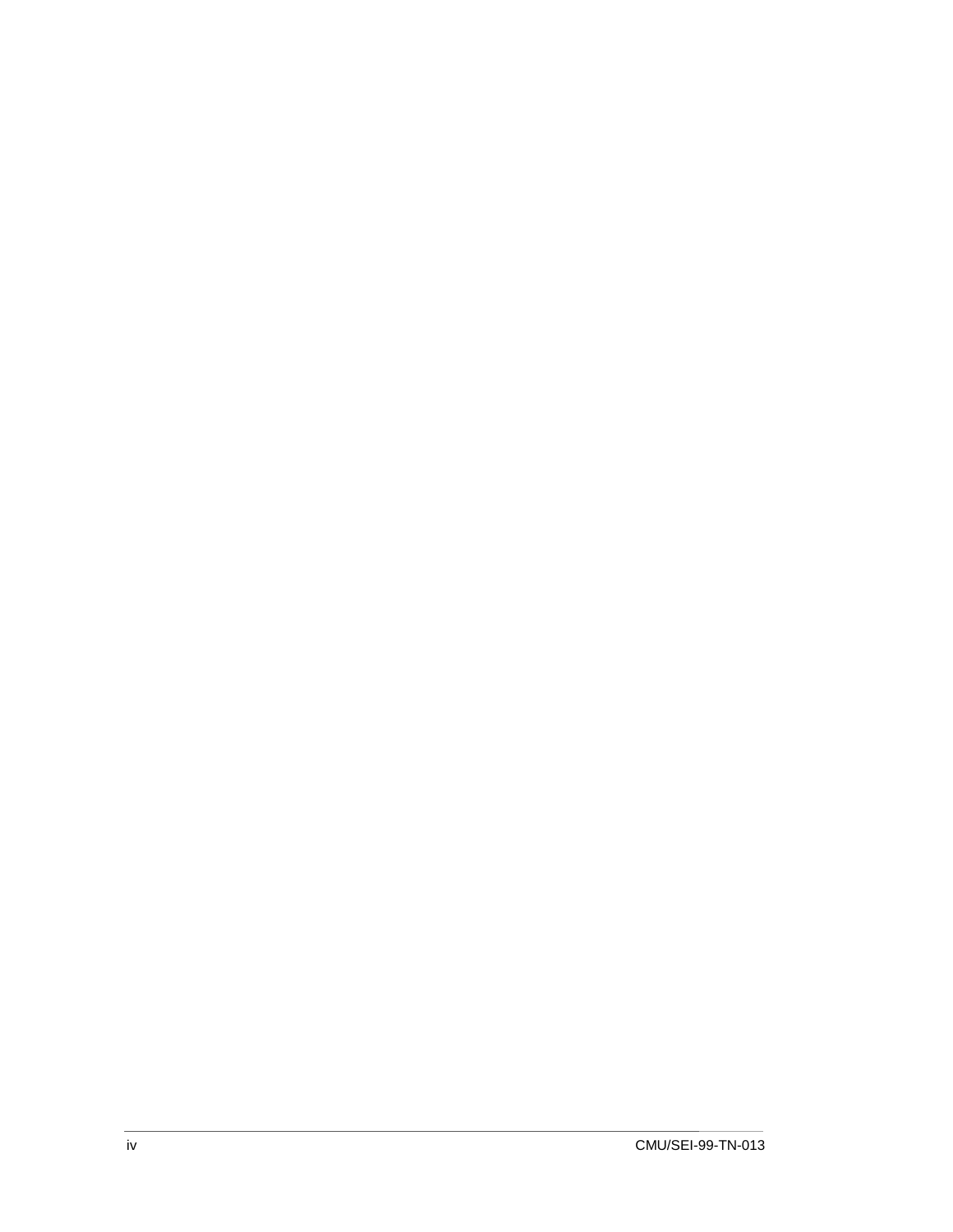#### <span id="page-6-0"></span>1 Introduction

DoD systems, like those of other large complex organizations, contain a substantial amount of software. It is important to acquire and evolve software so that it can be managed as an investment that grows in value rather than as a liability whose value depreciates over time.

Legacy systems have been developed over many years at a substantial cost. These legacy systems often represent a patchwork of mainframe, minicomputer, and desktop applications, both centralized and distributed, under dispersed control. They can be fragmented by geography, database incompatibilities, and corporate mergers. As a result, it is difficult to satisfy the need for these systems to represent enterprise assets rather than liabilities. Despite this difficulty, it is important to ensure the vitality of legacy system assets by protecting, managing, evolving, and modernizing them. Thus, the DoD has interests in the processes, methods, and tools available for migrating legacy systems to more desirable target systems, especially to modern architectures and product lines.

A previous report [Bergey 99] described a set of reasons why reengineering projects have failed. Two other works [Bergey 97, Bergey 98] describe a structure and context for exploring disciplined approaches to systems evolution. This technical note develops a set of DoD legacy system migration guidelines based, in part, on the insights of these other works.

As discussed in the next section, some of the current guidelines are more relevant to development/system migration organizations, while others apply equally to acquisition organizations.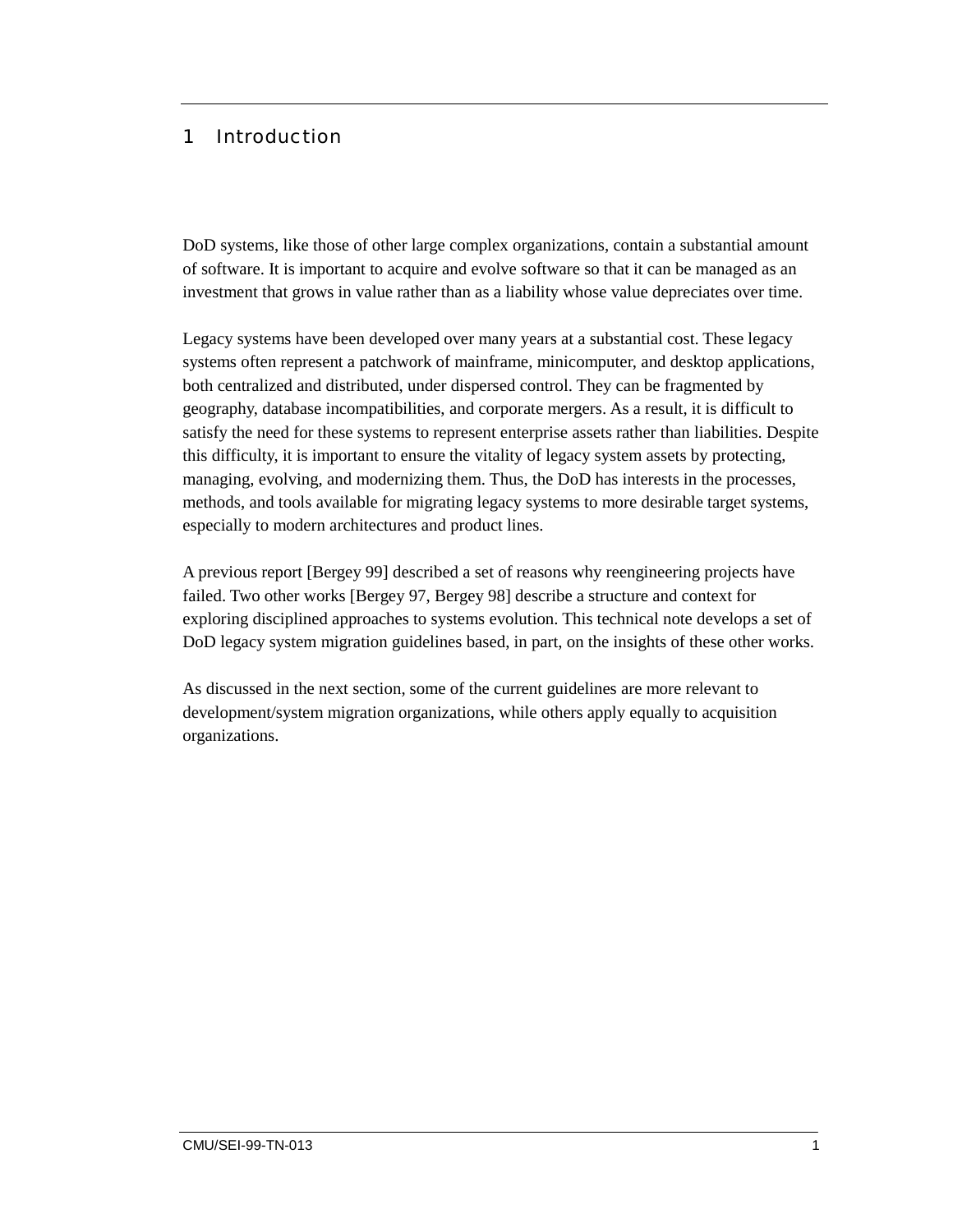### <span id="page-7-0"></span>2 DoD Legacy System Migration Guidelines

Legacy system migration guidelines can be viewed from the perspective of either an acquisition organization, a development/system migration organization, or a combination of both. Each perspective is important for the DoD.

Because most systems are acquired by contracting with vendors, the DoD has two types of concerns from an acquisition perspective. First, it is important to be a smart acquirer, to understand the technical issues well enough to specify the right system and to focus on relevant issues in selecting and monitoring a contractor. Second, the DoD has an interest in its contractors using state-of-the-practice techniques and processes in order to have a greater likelihood of producing a quality product.

In some cases DoD organizations are continuing to build and migrate prototypes and operational systems. In these cases, it is important to understand the perspective of the development/system migration organization in order to make smart technical choices and to follow a disciplined reengineering process.

Ten basic guidelines are presented below. The relevance of these guidelines for acquisition organizations or development/system migration organizations is highlighted when appropriate. For each guideline, the overall rationale is discussed. Several examples of the application of the general guideline to large-scale migration efforts are also presented.

### 2.1 Guideline #1: Develop a comprehensive strategy with achievable and measurable milestones for each reengineering project

Most organizations have a long-range, high-level strategy when they embark on a reengineering effort. However, it is important that the long-range strategy addresses the right problem. From either an acquisition or development/system migration perspective, it is important to specify realistic outcomes for a reengineering effort, and to relate these outcomes to specific, incremental milestones that are achievable and measurable.

Clearly, high-level strategic choices have a substantial impact on the success or failure of a reengineering project. Just as architectural decisions have a long-lasting impact on the structure and operation of a system, these early strategic reengineering decisions are difficult to change and have repercussions on the overall reengineering result. Therefore, the crucial first steps need to focus on the right problem, and must be linked to realistic milestones and deliverables.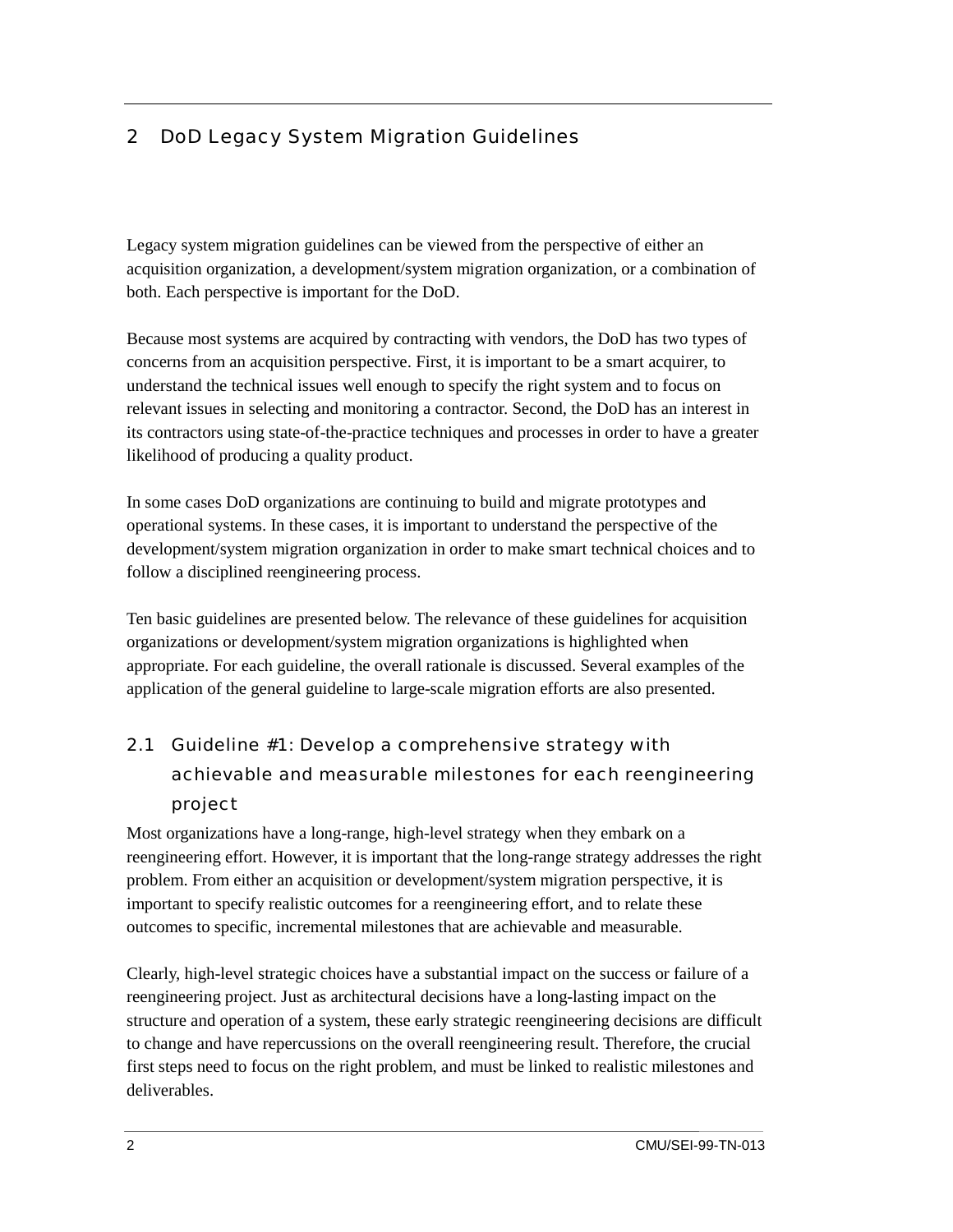<span id="page-8-0"></span>A comprehensive strategy should carefully test all assumptions and give attention to details. In some cases, problems can occur because the wrong problem is being addressed. In other cases, not all of the components and steps are considered. An example of a flawed strategy is one in which an organization chooses to "replace" rather than "repair" a major subsystem while at the same time abandoning corporate knowledge about the legacy system. Another example of an incomplete strategy occurs when an organization chooses a "big-bang" implementation approach that ignores how to incrementally deploy and transition the system into operational use.

The following examples of guidance should often be part of a comprehensive migration strategy:

- Develop contingency plans for the installation of new systems.
- Maintain parallel operations and separate testing facilities for large, complex systems.
- When integrating software engineering environments, verify that integration between the full range of tools has been proven, and that it is appropriate for the scale of the project.
- Manage a significant changeover to a new system, a new processor, or major upgrades as a project with its own line of accountability and its own budget and resources, rather than as a side project that individuals contribute to in their spare time.

By adopting a high-level structure for decision making early in the reengineering process, a number of predictable problems can be avoided. The inputs driving the reengineering decision analysis should include the enterprise strategy, programmatic issues, economic issues, and technical issues. The strategic issues include the value of the effort, the corporate impact, and the timing. Programmatic issues include resources, priorities, contracting, deliverables, schedule, and risk. Technical issues include feasibility, approach, architecture, tools, and risk. Economic issues include cost, make/buy decisions, and return on investment.

### 2.2 Guideline #2: When outside systems engineering services are needed, carefully define and monitor their roles

Contractors for systems engineering services can often offer substantial benefits for a number of reasons, such as an understanding of the domain, technical expertise, objectivity, the ability to bring extra personnel to a project quickly, or simply the ability to bring a fresh perspective to a situation. However, if used unwisely, they can also contribute to the failure of reengineering projects. Consequently, their role needs to be carefully defined and monitored.

The DoD and outside systems engineering contractors can have conflicting interests. The former obviously wants to minimize the cost of external resources, while the latter wants to maximize it. It is important for the contracting organization to retain sufficient insight into the work to know if the project is headed for trouble. Systems engineering contractors need to have the right experience and credibility to be of benefit. In addition they need to be given adequate resources and time to complete the job. DoD management should be careful to honestly consider the contractor's recommendations, and should not judge these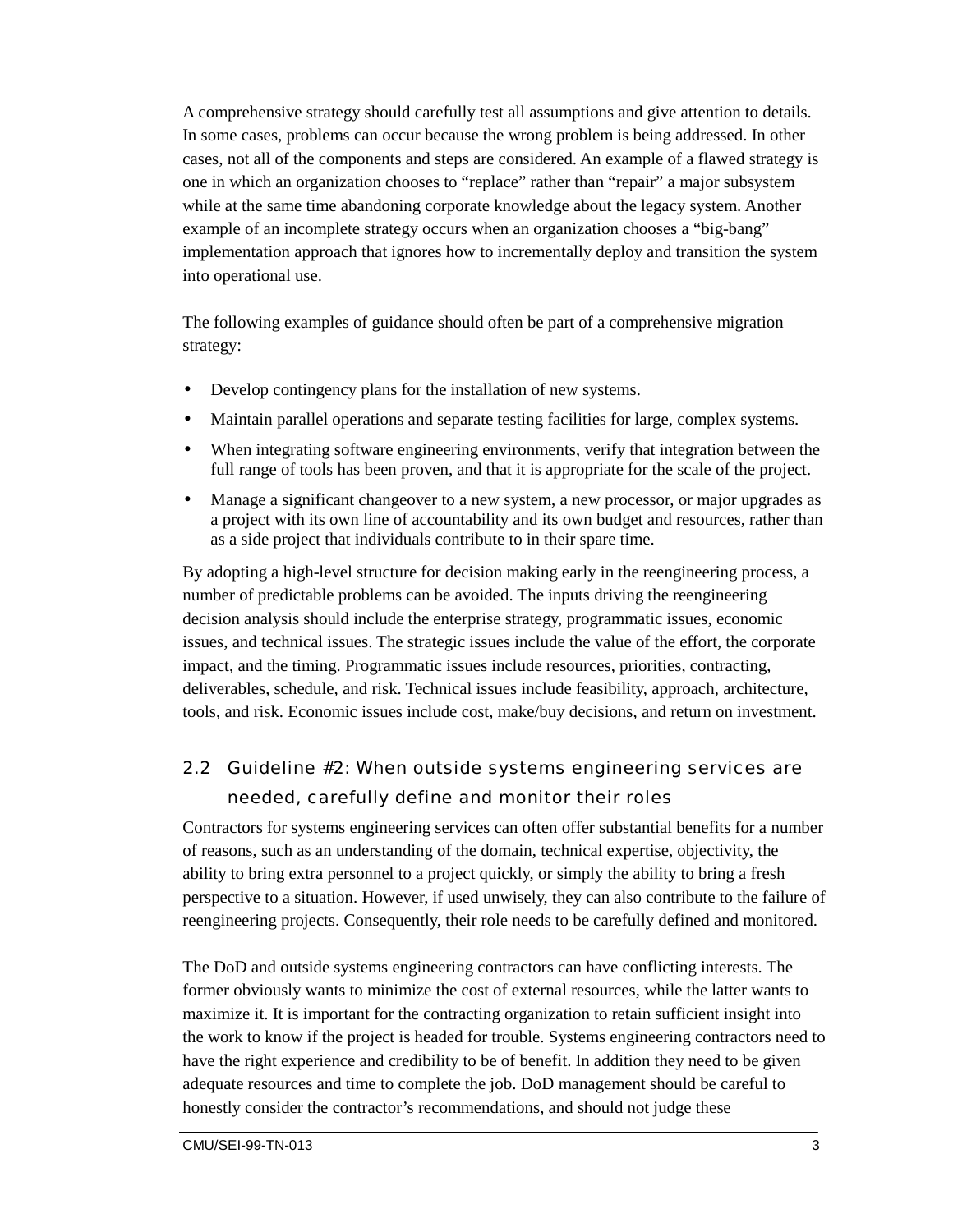<span id="page-9-0"></span>recommendations in terms of a preconceived bias. When different contractors are engaged for a project, either in parallel or sequentially, it is important to focus on similarities and differences between their analyses. If different groups identify similar issues or problems, those issues probably merit serious consideration.

The following are examples of specific guidance on the use of contractors:

- Maintain control over the status and direction of a project.
- Be sure that the people actually doing the work are qualified for the task.
- Carefully monitor time and material contracts, especially with regard to
	- analysis of tradeoffs, costs and benefits of requirements
	- understanding whether milestones are meaningful
	- monitoring milestones
- 2.3 Guideline #3: If new technology is used for a project, provide adequate training in both the technical content and the motivation for change

Although this guideline applies primarily to a system development/migration organization, it has relevance to an acquisition organization. In the case of a breakdown in the technology, the system schedule can be severely impacted. Thus, at a minimum, the contract will need to specify minimum skill levels in the applicable technology. In fact, actual experience with the proposed technologies can be one of the requirements of the past performance volume in the contractor's proposal and can play a part in the technical evaluation criteria. In addition, if the system is to be later maintained by the acquisition organization then its own personnel and support contractors should be fully trained in the relevant technology.

Often, a reengineering effort will take advantage of newer technology than exists in the legacy system. Frequently, the hardware will be changed and updated, and new programming paradigms will be adopted. New vocabularies will be introduced for new ways of doing business.

For example, many new systems will be based on the Internet, the Web, and distributed component technologies. Old systems are often based on a functional style of programming using mainframe computers and radically different file systems. New programming languages, new database paradigms, and new user interfaces are commonly adopted.

It is simply not possible to continue to do business as usual while at the same time bringing the same work force up to speed on the new technologies. Either there must be a conscientious and persistent effort to upgrade the skills of the existing work force, or there must be a replacement of the existing work force, or there must be new workers added to the work force, or some combination of the three.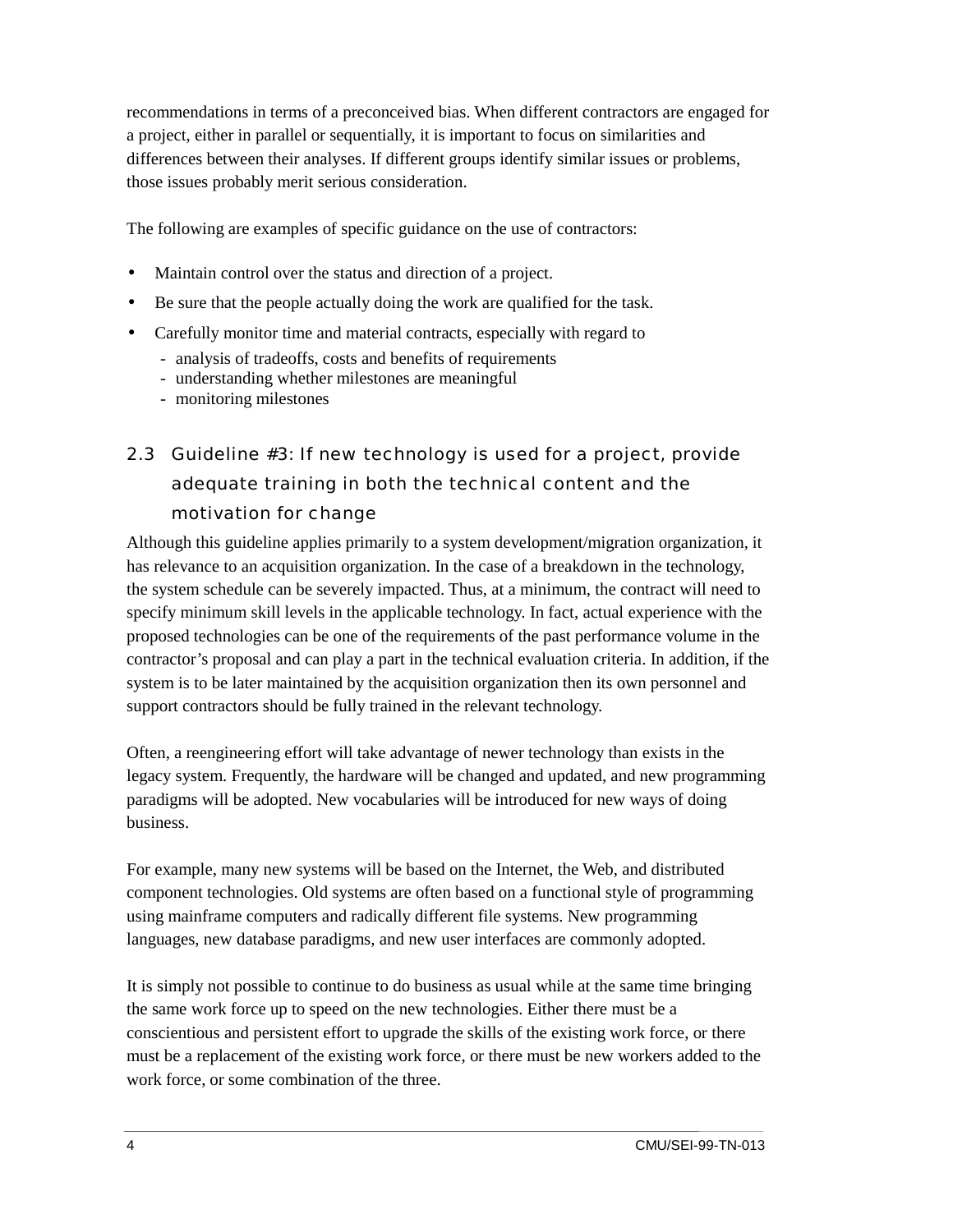<span id="page-10-0"></span>In planning training, organizations need to consider the technical skills required for adopting new technologies, while also addressing motivational issues. The technical skills can be obtained through courses offered by vendors, outside consulting organizations, or an internal training department. Motivational issues include potential resistance to change, and the organization should present its rationale for the changes, as well as the potential benefits for the employees in using the new skills.

The following are examples of training-related guidance:

- When introducing comprehensive standards, such as the Defense Information Infrastructure Common Operating Environment (DII COE) [DISA 97] or High Level Architecture (HLA) [DMSO 98], be sure that employees understand the full significance and limitations of the change, and that this understanding goes well beyond the ability to use buzzwords.
- When applying new technology with an aging workforce, be sure that the retraining plan is comprehensive, and that it includes additional staff if needed.
- Be prepared to address dysfunctional situations, for example where an organizational culture has grown accustomed to inefficiency, and where greater efficiency is perceived to be a threat to job security.

Thus, training is important, and should encompass both technology and organizational aspects. A development/systems migration organization should answer the following questions:

- Are the training needs of the systems engineers and software engineers identified?
- Is the cost, schedule, and impact of applying the new technology acceptable?
- Is adequate training available?
- Are key members of the project team already well versed in the technology?
- Can they act as mentors to other team members?
- 2.4 Guideline #4: Establish and maintain configuration management control of the legacy system

Before a system can be managed effectively, a system baseline under configuration management should be in place to aid in disciplined evolution. The system should be well documented and the priority of change requests and their impact on the system should be well understood. In addition, the following items need to be in place: data on the costs of maintaining the system, adequate configuration management, and planning and project management capabilities. If these capabilities are not available, the maintenance effort will become crippled and chaotic, and long-term planning will be problematic.

The heritage of a legacy system can have a large influence on the success or failure of a reengineering project. Many legacy systems are not under adequate control, because the systems are poorly documented and have inadequate historical measurements and inadequate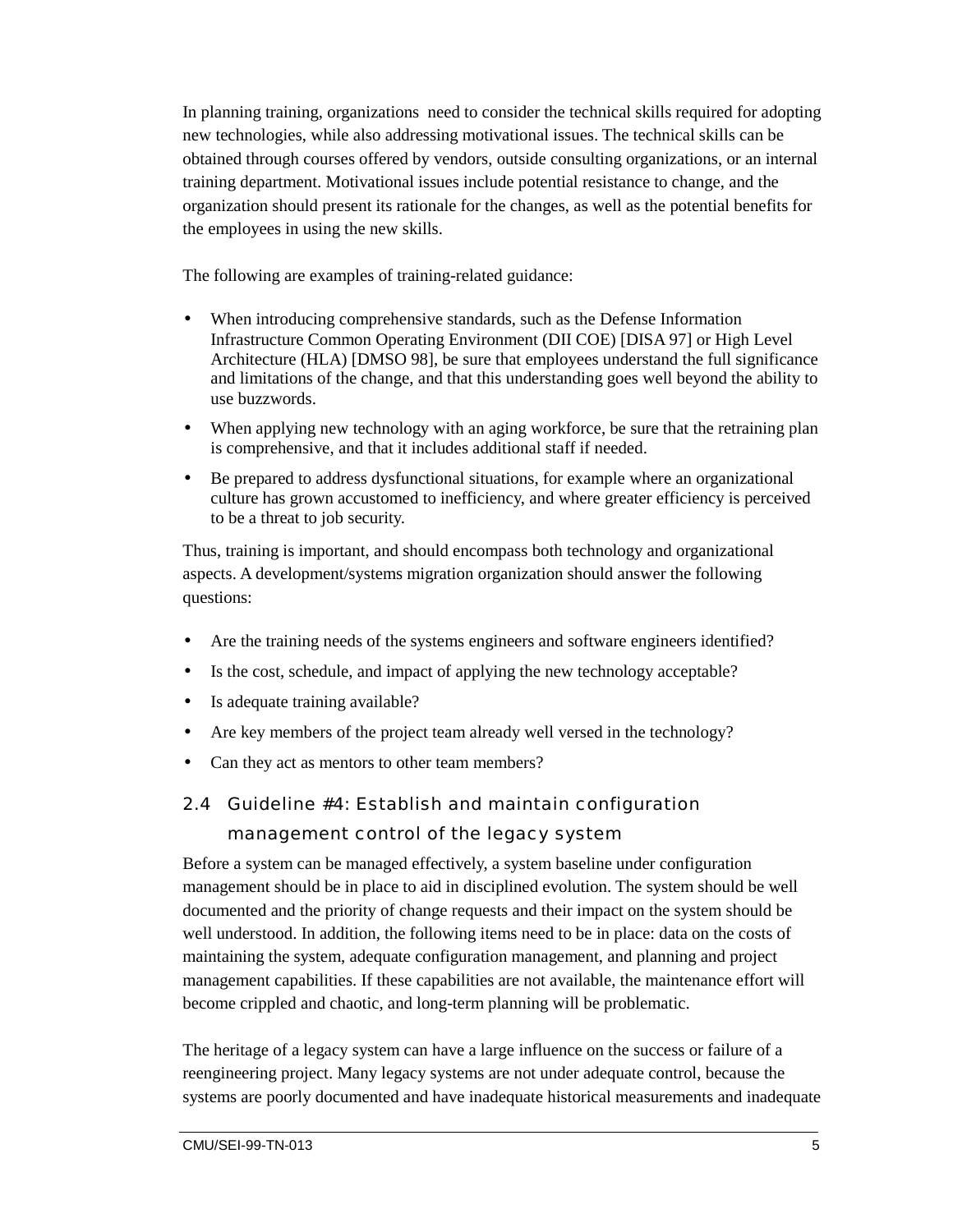<span id="page-11-0"></span>change control processes. In these cases, it is difficult to understand the current system, to manage it, and to manage changes or plan evolution.

One barometer of whether a system is under control is the way in which change requests are handled. If change requests are prioritized according to their importance and difficulty, rational decisions can be made for new releases. Historical data on similar types of changes, as well as on the ease or difficulty of changes to the affected modules provide an important baseline for enabling changes within schedule and resource constraints.

Another indicator of control is the availability of historical metrics. These include changes that have been made, the costs of those changes, and any problem areas that have occurred. Because every organization is unique, it is important for the data to reflect the unique process and personnel of that organization. For example, data on the initial cost of each component, the size of the component, change history, types of errors, and costs of making changes provide an important part of this baseline.

When such data is not available, it is difficult to make meaningful cost projections for various classes of changes to the system, or to be able to plan on any kind of long-term changes. This results in new releases coming in late, without adequate functionality. It also makes migration efforts impossible to plan.

The following are specific types of guidance for keeping the legacy system under control:

- Carefully track historical data and maintain accurate metrics so that estimates will be accurate, rather than guesses.
- Develop a documented process for managing, tracking and assigning priorities to change requests as a prerequisite for making any type of reengineering effort.

Bergey subdivides the legacy system into three parts: the core system, the operational environment, and the support environments [Bergey 97]. Based on this distinction, he next develops a set of checklists to identify the type of data that is needed for understanding the legacy system and maintaining control over it.

## 2.5 Guideline #5: There should be a carefully defined and documented process for the elicitation and validation of requirements

It is well known that elicitation and validation of requirements are critical for the success of reengineering efforts. However, far too frequently, system failure is still caused by too little elicitation and validation of requirements for the reengineering effort, as well as by significant flaws in the requirements elicitation and validation process. It is important to have a documented concept of operations for the target system that has the buy-in of key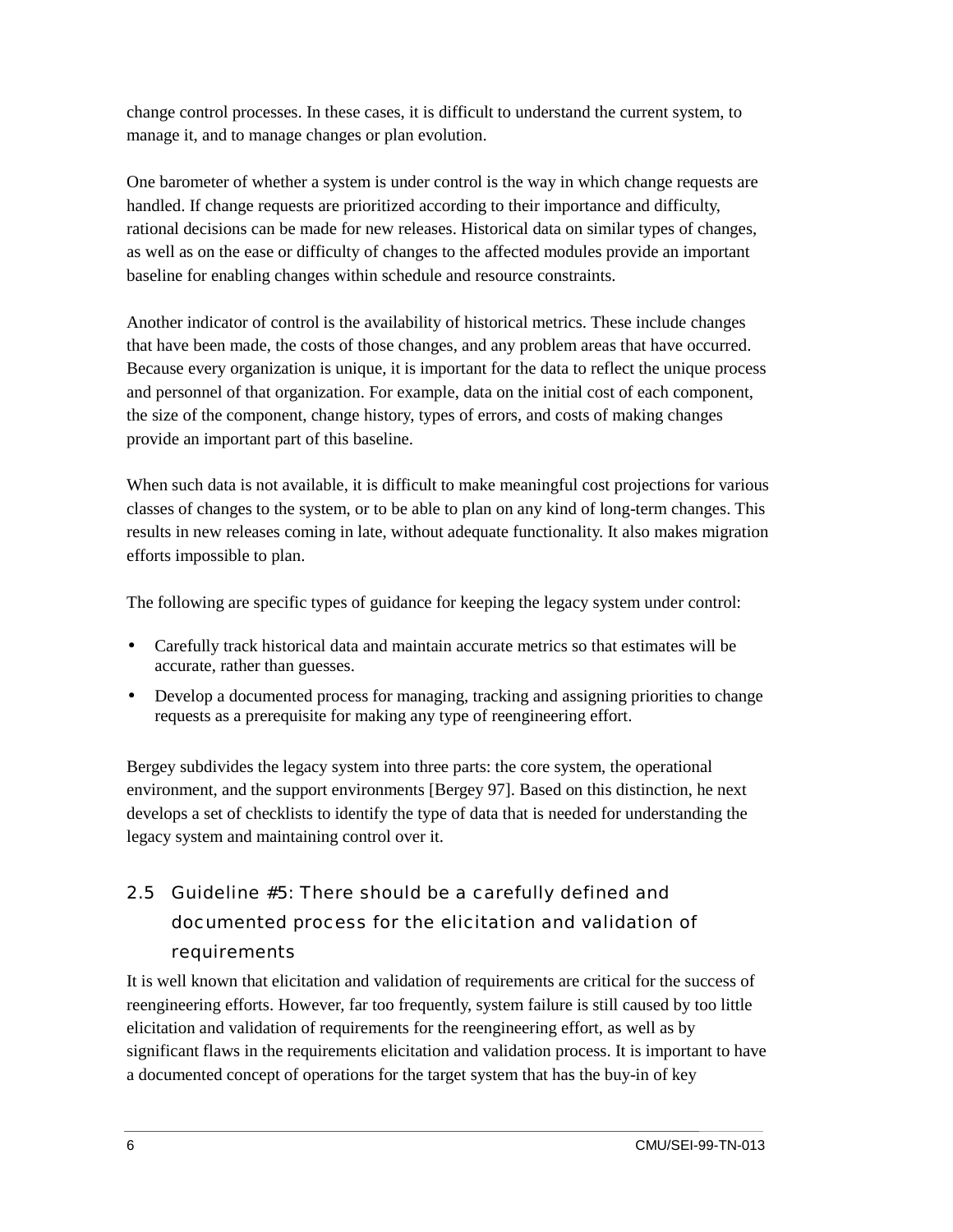stakeholders (e.g., external and internal customers, external and internal users, domain experts, and the project team).

Requirements specification is a thorny problem even for "green field" developments (i.e., development from scratch). There are functional requirements and non-functional requirements, user requirements and customer requirements, hardware requirements and software requirements, architecture requirements, maintenance requirements, and logistical requirements. All of these reflect the fact that requirements are not unidimensional. Requirements are not only an expression of the needs of the intended users, but of the many stakeholders who have a vested interest in the system.

For reengineering efforts there are additional problems in eliciting and validating requirements because a requirements baseline for the legacy system frequently does not exist. In the relatively few cases where there may be one, the requirements are typically out of date and do not correspond well to system functionality. Mistakenly assuming that the existing requirements baseline is in good shape, or assuming that there is a small requirements delta when there is actually a large delta, can be disastrous.

The following are examples of guidance to help in requirements elicitation and validation:

- Develop a concept of operations (CONOPS) for the new system to describe the proposed system from a user's operational perspective.
- Include end-to-end operational scenarios of how the new system is to operate from a functional standpoint and fulfill the needs of a diverse set of users.
- Specify the desired system quality attributes (e.g., performance, security, interoperability, and modifiability) that correspond to stakeholder needs.
- Specify operational scenarios for each of the desired system quality attributes and include criteria that can be used to determine if the system satisfies these quality attributes.
- Understand the full implications of a set of requirements or changes because few requirements or changes are "simple" and neatly segmented; rather, they are often intertwined and necessitate significant tradeoffs involving the system quality attributes.
- Be sure that requirements and CONOPS documents are "living" documents, rather than simply documents that are produced to sign off on a milestone.

Today there are many practices aimed at doing a better job of defining requirements. These practices include creating user scenarios, rapid prototyping elements of the system, or developing storyboards to better define the user interface and obtain greater insight into the desired system features and functionality. For example, "use cases" [Jacobsen 92] are now often used to capture requirements in a database and can be used effectively to elicit deltas and to validate requirements. Each of these practices is as appropriate for reengineering as for new development. Some questions to consider in performing requirements include:

Is there a concept of operations to describe the proposed target system?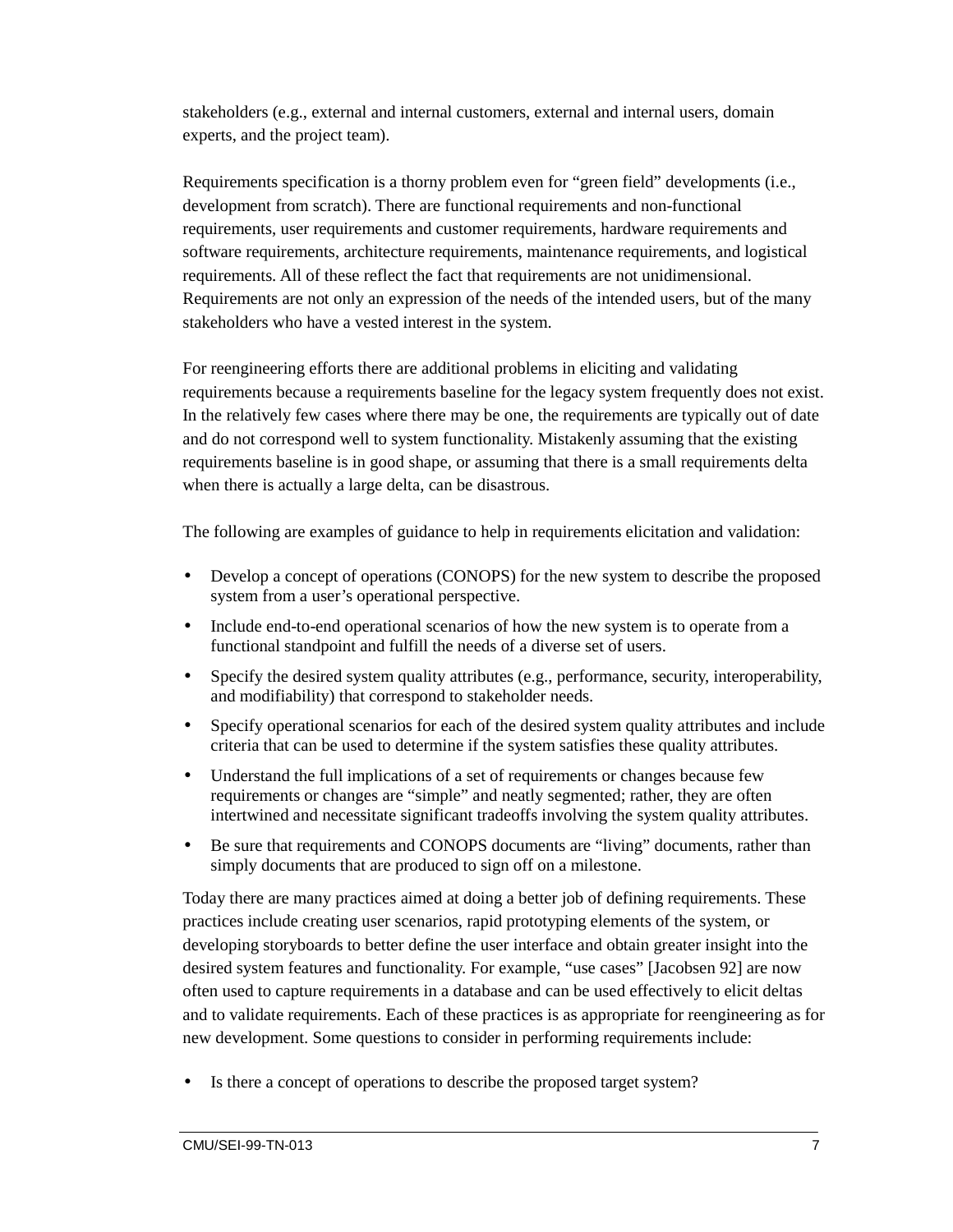- <span id="page-13-0"></span>• Are the system quality attributes suitably specified?
- Have operational scenarios been developed to describe how the proposed system will operate and how the system quality attributes will be evaluated?
- Have the concept of operations, operational scenarios, and system quality attributes been validated with key stakeholders (e.g., customers, users, system operators) to ensure they accurately reflect their needs?

#### 2.6 Guideline #6: Make software architecture a primary

#### reengineering consideration

A methodical evaluation of the software architectures of the legacy and target systems should be a driving factor in the development of the reengineering technical approach. This evaluation is necessary to determine whether the legacy software architecture is viable at all as a base for further development. It may turn out that the best decision is to throw out the existing system and start from scratch.

Bass defines software architecture as follows:

"The software architecture of a program or computing system is the structure or structures of the system, which comprise software components, the externally visible properties of those components, and the relationships among them" [Bass 98].

If the existing architecture represents a viable starting point, the reengineering technical approach must be grounded in that architecture. To do otherwise is to start a "green field" development and abandon the previous heritage. Most architectures are by nature long-lived and slow to change. Unless the legacy system architecture is well understood, it becomes very difficult to build a new compatible architecture. If the old architecture is well understood, it becomes possible, for example, to use the existing interfaces to wrap components for use in the new architecture. If the old architecture is well documented, it is possible to use the same types of documentation for the new architecture. Failure to evaluate the existing architecture will lead to inconsistencies between the legacy and target systems. It will also lead to more work and potential problems.

The following are specific areas of architecture guidance:

- Do not upgrade subsystems of a larger system without considering how those subsystems fit into the broader system architecture.
- Do not expect that separately conceived systems can be "federated" until and unless there is an integrating framework architecture to clearly define rules, standards, and protocols for the communication among individual federates.
- Make sure there is a common understanding and representation of the architecture among all the stakeholders.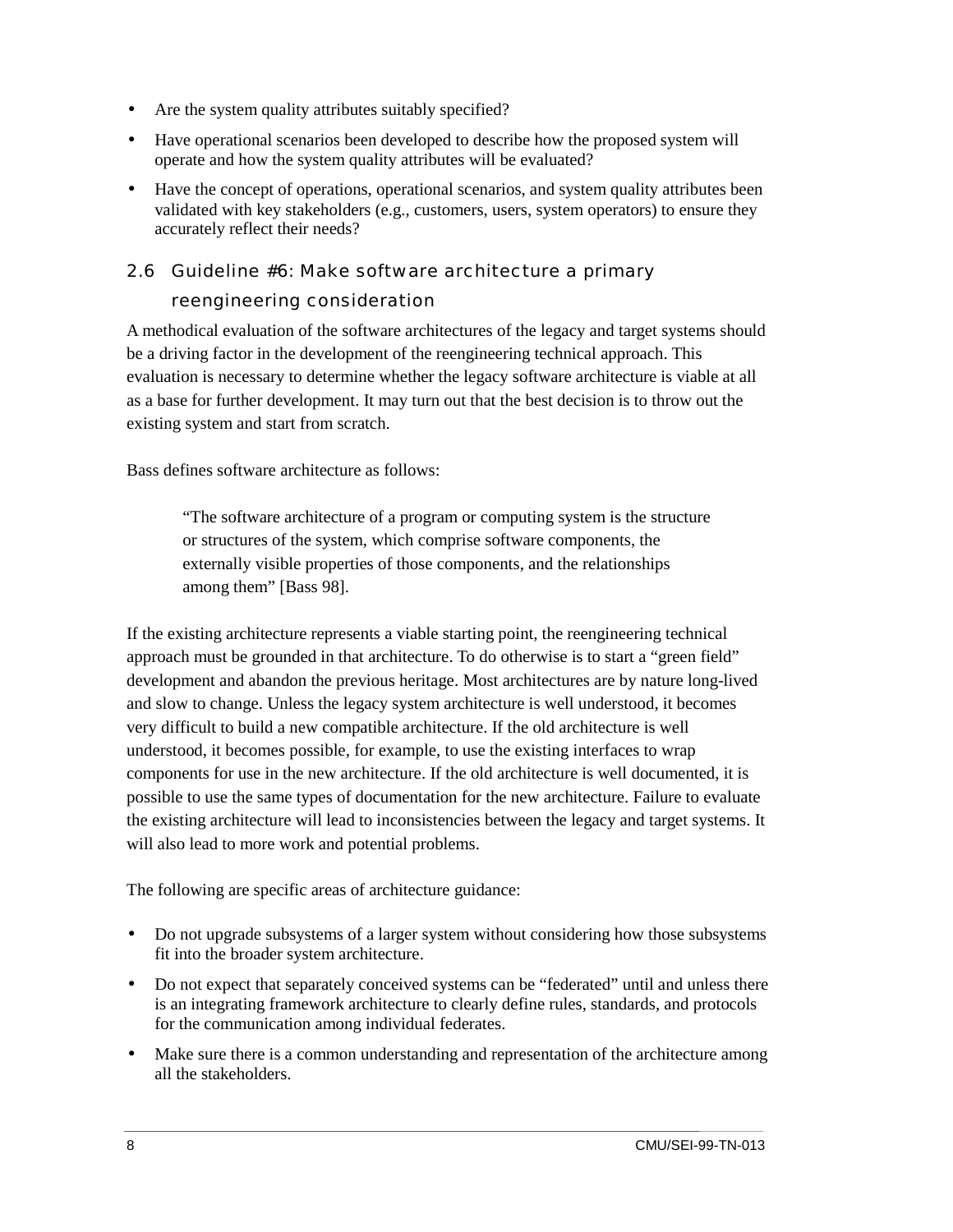<span id="page-14-0"></span>• Be sure to include software architecture evaluations as formal checkpoints early in the system development phase—when critical design decisions are being made and the architecture is still amenable to change—to minimize risk downstream. This can be done even if the work is being performed under contract.

If the architecture is being acquired, the following guidance should also be considered:

- Include architecture experience as one of the topics to be covered in the past performance volume of the contractor's proposal submission and include it as part of the technical evaluation criteria.
- Conduct an architecture evaluation as part of the source selection process and include the results as part of the technical evaluation criteria.

Unless there is a deep understanding of the core system and its operating environment, the requirements of the system evolution effort cannot be understood. The legacy system has customers, customer sites, and user groups. Interfacing systems, networks, and both internal and external users and usage patterns must be considered. In addition, interoperability considerations, security measures, and logistics need to be evaluated. Much thought needs to be given to formulating the procedural and organizational underpinnings for defining and expressing an architecture. Boehm describes some of the hazards of potential model clashes in architecture descriptions [Boehm 99].

### 2.7 Guideline #7: There should be a separate and distinct reengineering process

The process by which a legacy system evolves must be carefully defined. The existence of a documented *life cycle process* and corresponding work products are often wrongly viewed as evidence of a sound *reengineering process*. Although work products are a necessary outcome of a reengineering process, there should be a set of tasks and guidance to perform each step, as well as an understanding of how pieces of the whole fit together. In addition, it is necessary to take a broad "reengineering-in-the-large" view that integrates the processes and work products for the entire project. When these processes and products are absent, or are simply hollow exercises, a reengineering project can be severely hampered.

Four critical elements of any reengineering undertaking are the people, the technology, the process, and the resources available. Quality people, with ample resources, employing suitable technologies nevertheless rarely produce a quality product without using a quality process. Although reengineering may be viewed as a relative newcomer on the technical scene, it is no different from any other engineering discipline from the standpoint of being dependent on proven processes. The elements of a software reengineering process closely parallel, but do not duplicate, those of the classic software development process. Reengineering involves a higher degree of "constrained problem solving" because of the fact that the legacy system is the starting point. Typically this entails reverse engineering the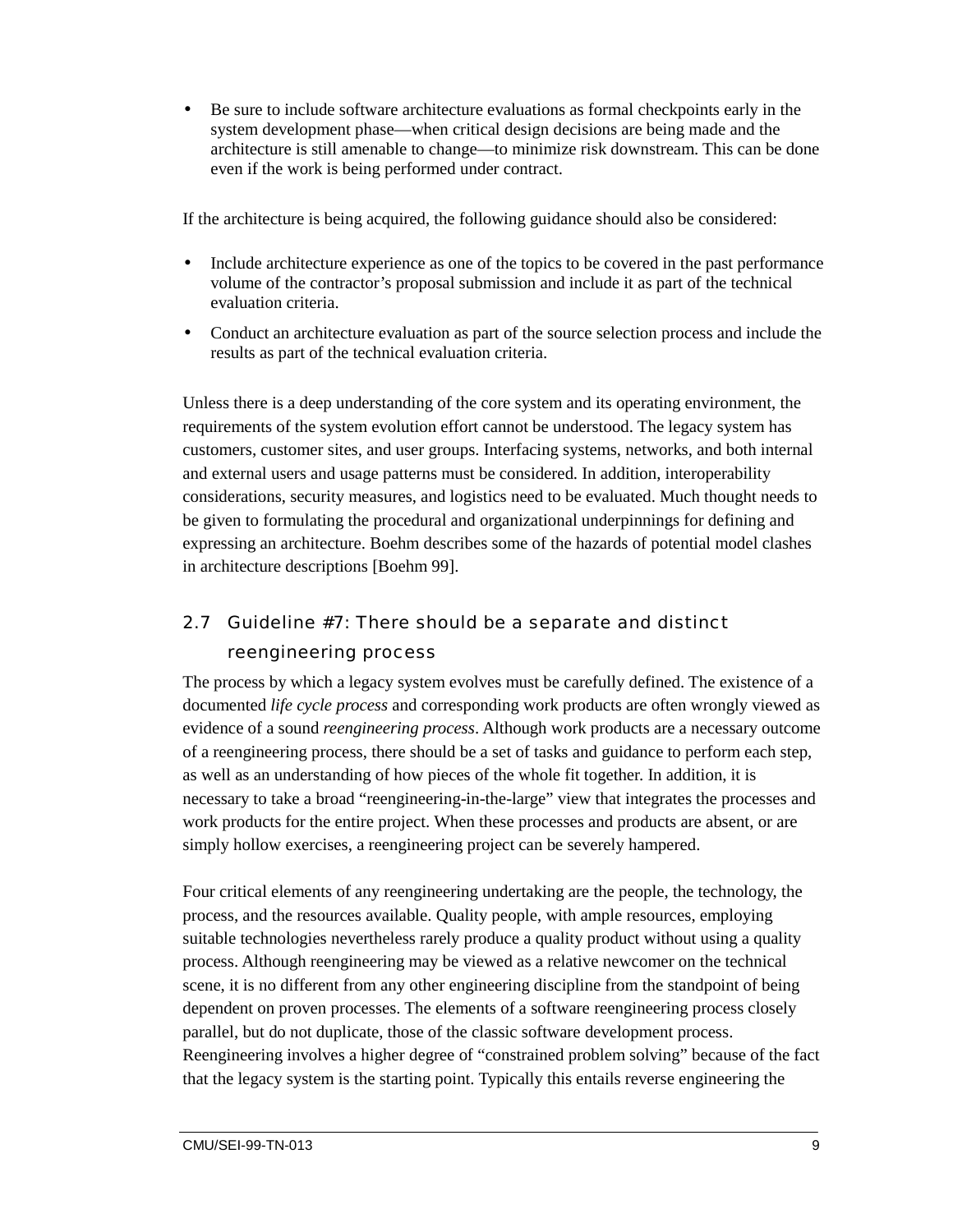<span id="page-15-0"></span>legacy system software to obtain comprehensive program understanding as a precursor to reengineering the system.

The following are specific areas of process guidance:

- Formulate a reengineering process that is unique to your project. Do not use a generic life cycle process.
- Involve the stakeholders in the formulation of the reengineering process.
- Make sure that the metrics of the reengineering process are tied back to the organization's goals and objectives, rather than just generating data that is logged and forgotten.

The crux of this guidance is to adopt a "reengineering-in-the-large" perspective as opposed to considering more narrowly focused aspects such as the reengineering of specific software applications and components. While reengineering the software applications is a critical element, it is a lower-level task that can be defined once the major reengineering considerations are resolved, such as defining the operational system concept, migration strategy, and software architecture for the target system. The goal is to systematically evaluate the major elements that contribute to the reengineering problem and solution space and evaluate how well the organization and project are equipped to perform the reengineering tasks.

If the work is being performed under contract, the acquiring organization should consider a software capability evaluation (SCE) to assess the maturity of the contractor's software development processes. This can provide valuable insight into many of the considerations described in this guideline. The results of the SCE can be factored into the technical evaluation criteria for source selection. An additional requirement could be imposed to specifically describe how the process for a reengineering project differs from that of a conventional software development effort. Previous experience on major reengineering projects could also be a requirement to be addressed under the past-performance volume of the contractor's proposal.

### 2.8 Guideline #8: Create a team-oriented reengineering plan … and follow it

A project team must develop a reengineering plan and that plan must then be meticulously carried out. In developing a migration approach for reengineering legacy systems there are many global issues that often need to be resolved by an interdisciplinary team of engineers and domain experts in concert with the software reengineering decision-making. The project team must develop a greater understanding of the legacy system, its mission, the operational environment it is deployed in, and the users of the system and must also have a keen understanding of the organization's goals and objectives for reengineering the system.

It is essential that the documented project plan have the buy-in of key stakeholders (e.g., organizational line managers, the project team, domain experts, and systems and software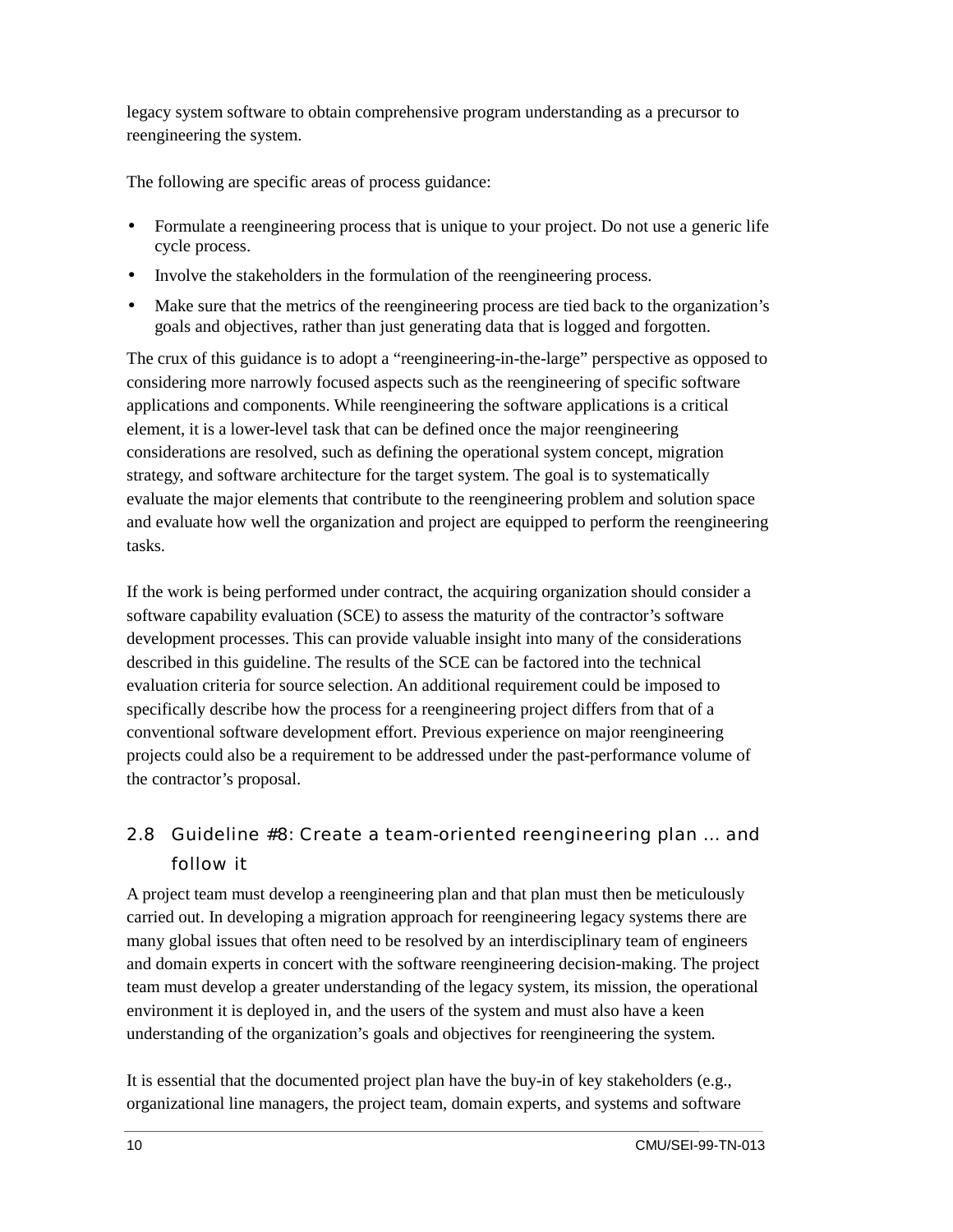<span id="page-16-0"></span>practitioners). Major reengineering changes have many steps and involve actions on the parts of all the major stakeholders. Sometimes these plans are not written down and exist only in the minds of some key people, but with the passage of time plans decay.

The following are specific areas of team guidance:

- Appoint and empower a leader and planning group for the planning effort.
- Make sure a complete, written, approved, and funded plan has buy-in from all the major stakeholders.
- Appoint and empower a leader to ensure that the plan is being monitored and updated as necessary with feedback to upper management on a regular basis.

The resolve for executing a plan is provided when the team responsible for executing the plan is given the responsibility for developing the plan. In many cases, the lack of resolve can be traced to a lack of confidence in the plan or a poor plan. A specific part of the plan should be to get the "buy-in" from stakeholders. Once that has been achieved, the plan will roll on its own accord.

Acquisition organizations should specify a reengineering plan as a deliverable instead of a traditional software development plan. Consideration should be given to

- requiring bidding contractors to submit a draft reengineering plan (as part of their proposal) and a plan of action describing how they will fine-tune the technical details and develop a final reengineering plan upon contract award.
- requiring that the draft plan include incremental milestones, interim deliverables, discrete checkpoints for performing an architecture evaluation, a program risk assessment, and a set of metrics to enable the acquiring organization to assess incremental progress.
- evaluating the draft reengineering plan as part of the technical evaluation criteria for source selection.
- making the draft reengineering plan contractually binding if the bidder wins the contract.
- specifying that the detailed, finished plan is to be the first contract deliverable and is to be placed under configuration management control.

### 2.9 Guideline #9: Management needs to be committed for the long haul

Management must support the plan until it is completed. Management support of the project means careful monitoring and putting things back on track when they stray off track. If management becomes distracted by other projects during the course of a major reengineering effort, it will not know when things go wrong. Of course, management commitment is a generic problem that is common to all large-scale projects, even those outside the domain of software engineering. What makes it particularly important to reengineering is that the consequences of missteps in the early and middle stages can be catastrophic because errors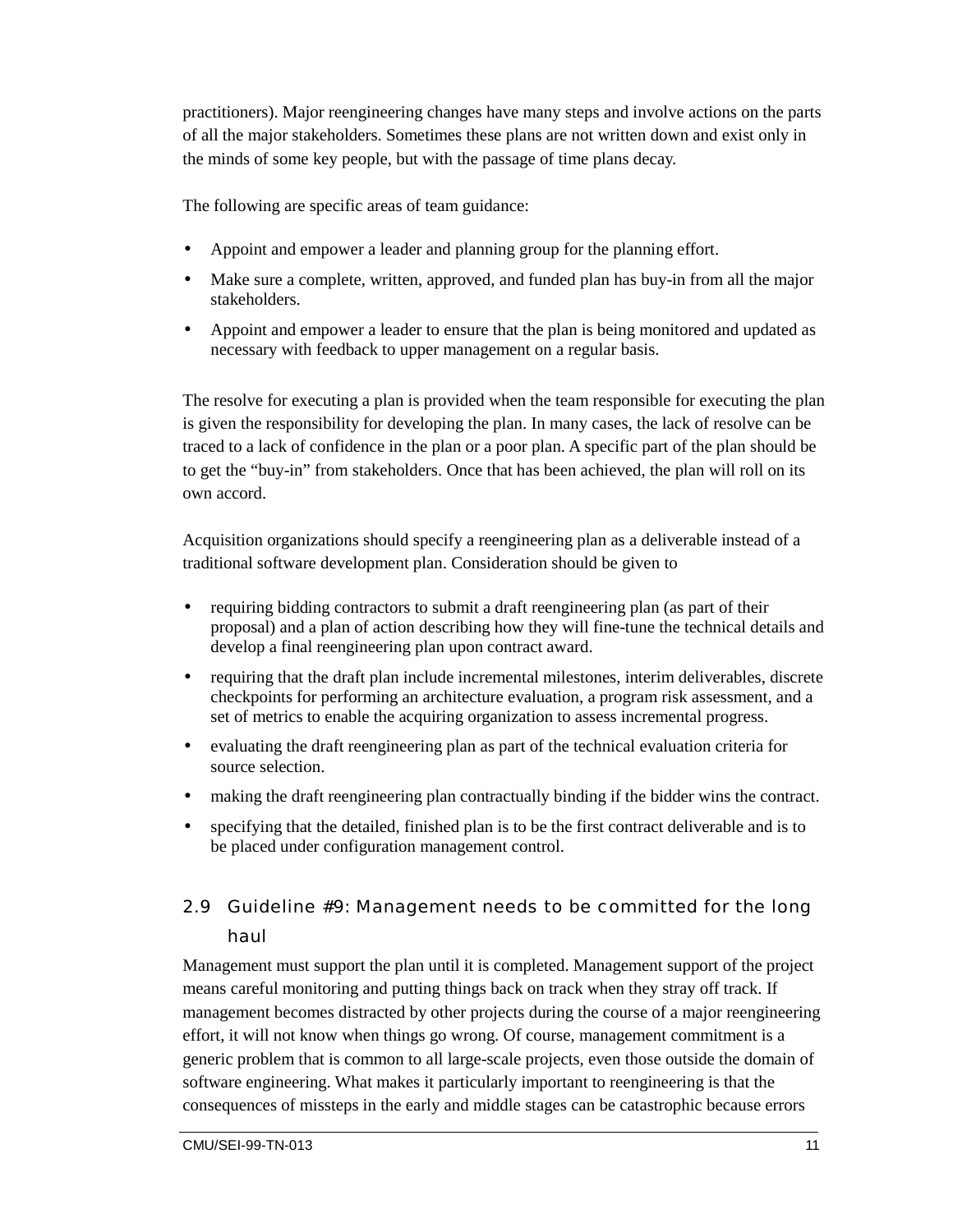<span id="page-17-0"></span>are so hard to correct when they are found late in the process. Yet management may be prone to be less involved after plans are approved, resources are allocated, and implementation gets underway.

Management must not abrogate its responsibility by throwing the problem "over the fence" or by failing to stay closely involved and adequately supportive of the project. When management is not fully committed to a reengineering effort, the project tends to lose its focus. If management gives up responsibility to lower-level managers or outsiders, they will tend to take the project in different directions than were initially intended. In short, management must be fully focused and fully engaged, and must not become distracted by other high-priority projects.

The following are specific areas of management guidance:

- Do not assign a manager for a reengineering project unless that manager can reasonably be expected to see the project to completion and be responsible for its success.
- Establish a core of personnel that can be counted on for the duration of the project.
- Ensure that the manager does not have so many responsibilities that his or her focus on this particular reengineering project gets diluted.

The realm of management activities includes strategic and business planning, marketing and customer liaison, information technology planning, budgeting and managing resources, organizing and coordinating tasks, overseeing and evaluating projects, and managing infrastructure support. All these activities take long-term commitment and support on the part of a manager. There is no place for half-hearted efforts. There are key work products that need to be produced, key organization processes that must be followed, and infrastructure support that must be built and maintained. Each of these key elements should be communicated through the management reporting chain. If the organization is an acquiring organization, these considerations could be addressed as an integral part of the reengineering plan that is to be submitted as part of the contractor's proposal.

### 2.10 Guideline #10: Management edicts should not override technical realities

Within the DoD, there are often a large number of stakeholders at different levels, sometimes representing different organizations. On the one hand, this can lead to decisions based on local organizational self-interests or individual agendas; on the other hand, it can lead to decisions based on the wish list of a decision-maker, rather than technical reality. In an acquisition organization, such as the DoD, this guideline primarily applies to the requirements and elicitation and validation phase and the subsequent creation of a robust system specification, request for proposal and contractual statement of work.

Management decisions must be grounded in technical reality. Managers must learn about cost, schedule and capability tradeoffs through their technical advisors. Mandates or edicts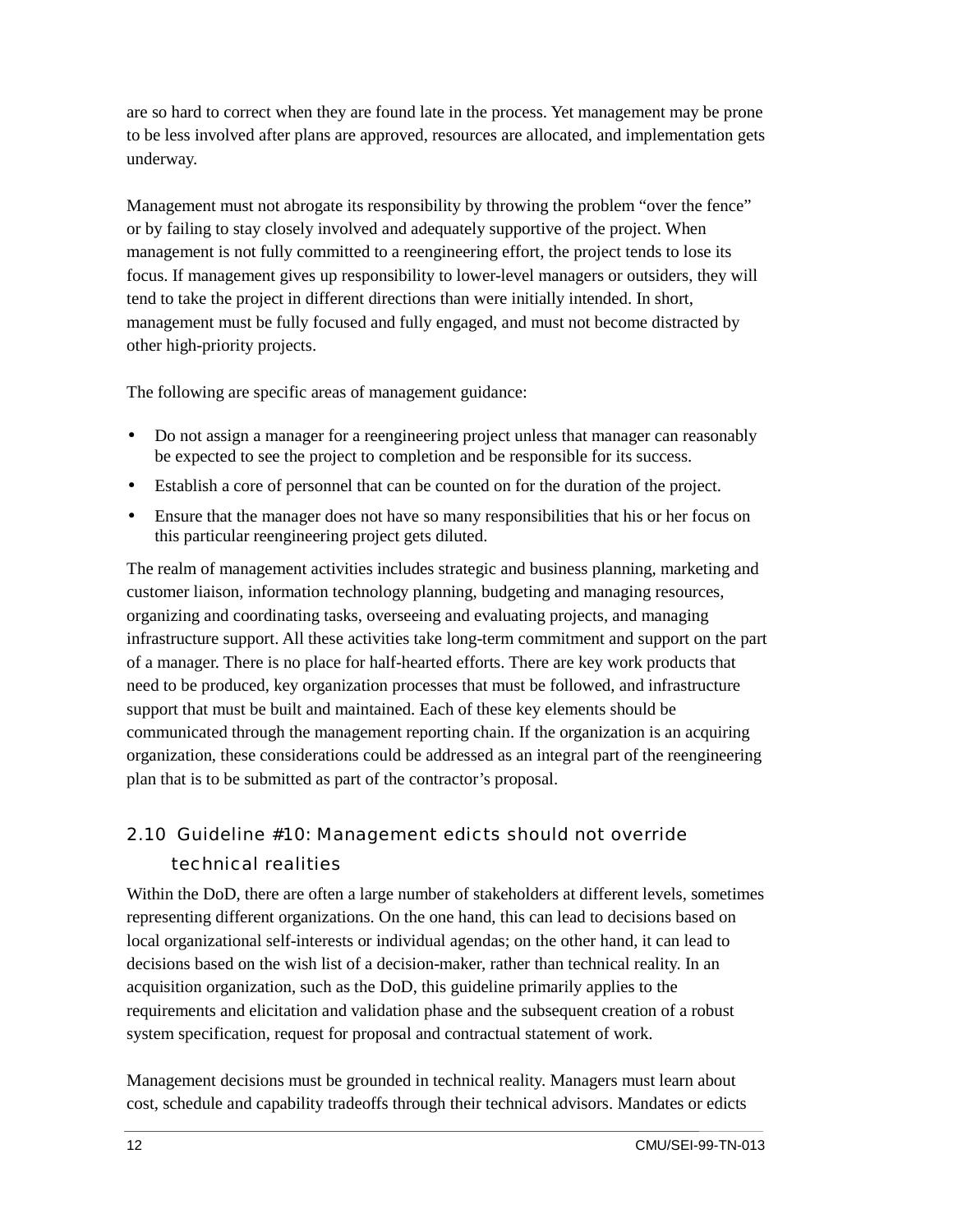issued by upper management that predetermine the dependent variables without sufficient project team input or concurrence are not conducive to successful completion of a reengineering project. Yet management may be prone to push for early results and early completion often at the expense of careful design analysis.

More often than we would like to admit, project schedules, costs, and deliverables are dictated by top management decisions. Software is a difficult business, especially when one must deal with legacy systems that may have poorly developed components and poor documentation. While top managers do need to make decisions on the allocation of scarce resources, they are often tempted to also determine specific deliverables and timetables. However, detailed planning of schedules and milestones can only be accurately determined through careful study and analysis of the technical parameters of a system, based on an understanding of the system, historical data, and knowledge of the specific skills of the staff. Rather than prescribe these details with little data other than hunches, managers must listen carefully to the technical details and understand the decision-making consequences.

Although the outcome of results based on insufficient analysis is very predictable, the subsequent problems are often mistakenly attributed to the technical decision-making process, the technology that was used, or the reengineering team.

The following are specific areas of tradeoff guidance for managers:

- Be aware of the tradeoffs between schedule, cost, and capability. In any realistic plan improving one of these items will result in a degradation of at least one of the other two.
- Allow at least one free variable among schedule, cost, and deliverables. Management edicts cannot predetermine all three.
- When changes occur to the planned schedule, cost, or function, always consider the impact on the other two.
- Have a clear understanding of the tradeoff between current development costs and future maintenance costs.
- Do not expect that changing technical managers will solve problems that stem from a deficient plan.

Technical tradeoffs have a significant impact on the conduct of any reengineering initiative. Management activities as well as management infrastructure support must accept the realities of these technical tradeoffs and not specify solutions before sufficient analysis has been undertaken. Among the areas that deserve attention are

- an analysis of the costs and benefits of evolving the legacy system
- the feasibility of evolving the legacy system
- an analysis of the independent variables of the solution space
- an analysis of the system engineering and architectural considerations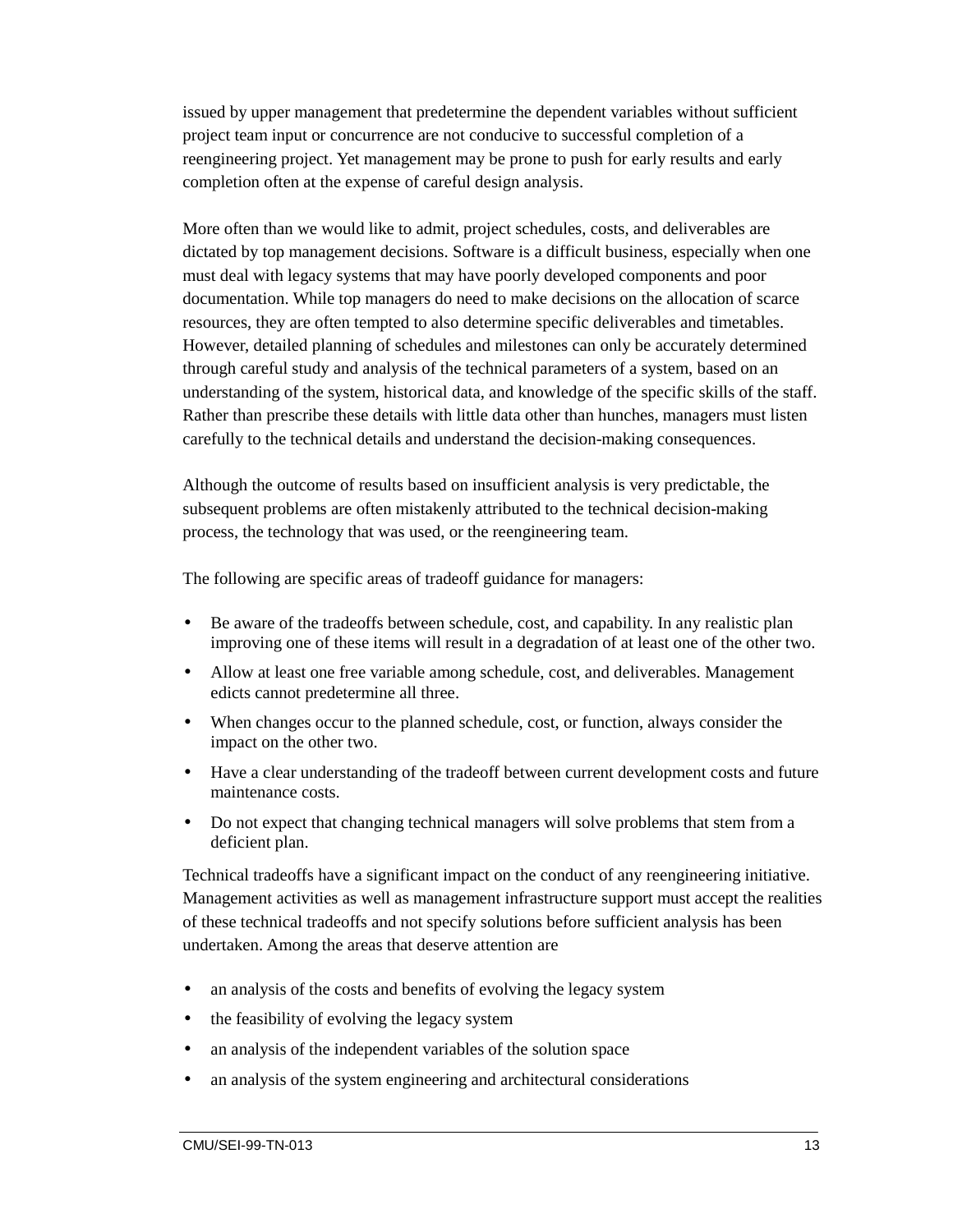Unsupported assumptions concerning these important aspects of a reengineering project should be avoided at all cost. As tempting as it may be to make an "educated guess" based on previous experience, technical analysis is always the better course.

Management may want to consider having the reengineering team draft a plan-of-action for conducting an initial analysis to investigate what will be required, evaluate candidate approaches and architectures, and determine the best strategy for reengineering the system. Based on the analysis results, management can finalize an implementation plan and determine the cost, schedule, and required resources with a higher degree of certainty and reduced risk.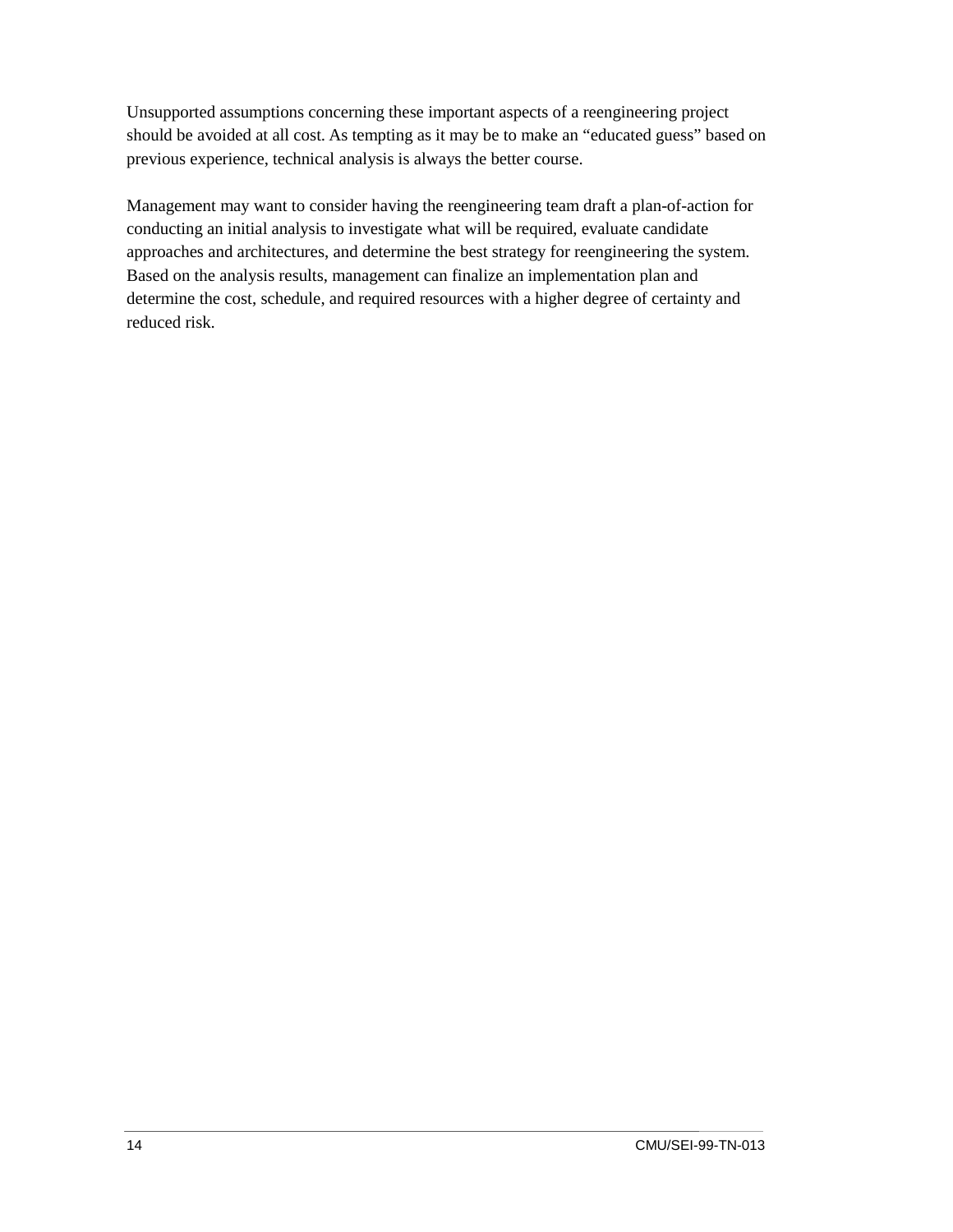#### <span id="page-20-0"></span>3 Summary

DoD organizations have a large stake in legacy systems. In the past, the maintenance, evolution and reengineering of legacy systems have often been managed with far less rigor than the development of new systems. However, because of the magnitude of the investments in legacy systems, as well as their sheer technical complexity, it may be even more important to exercise strong discipline in the migration of legacy systems than in the development of new systems.

Using lessons learned from previous reengineering work, the guidelines presented here can provide a starting point for ensuring that migration projects attain their goals.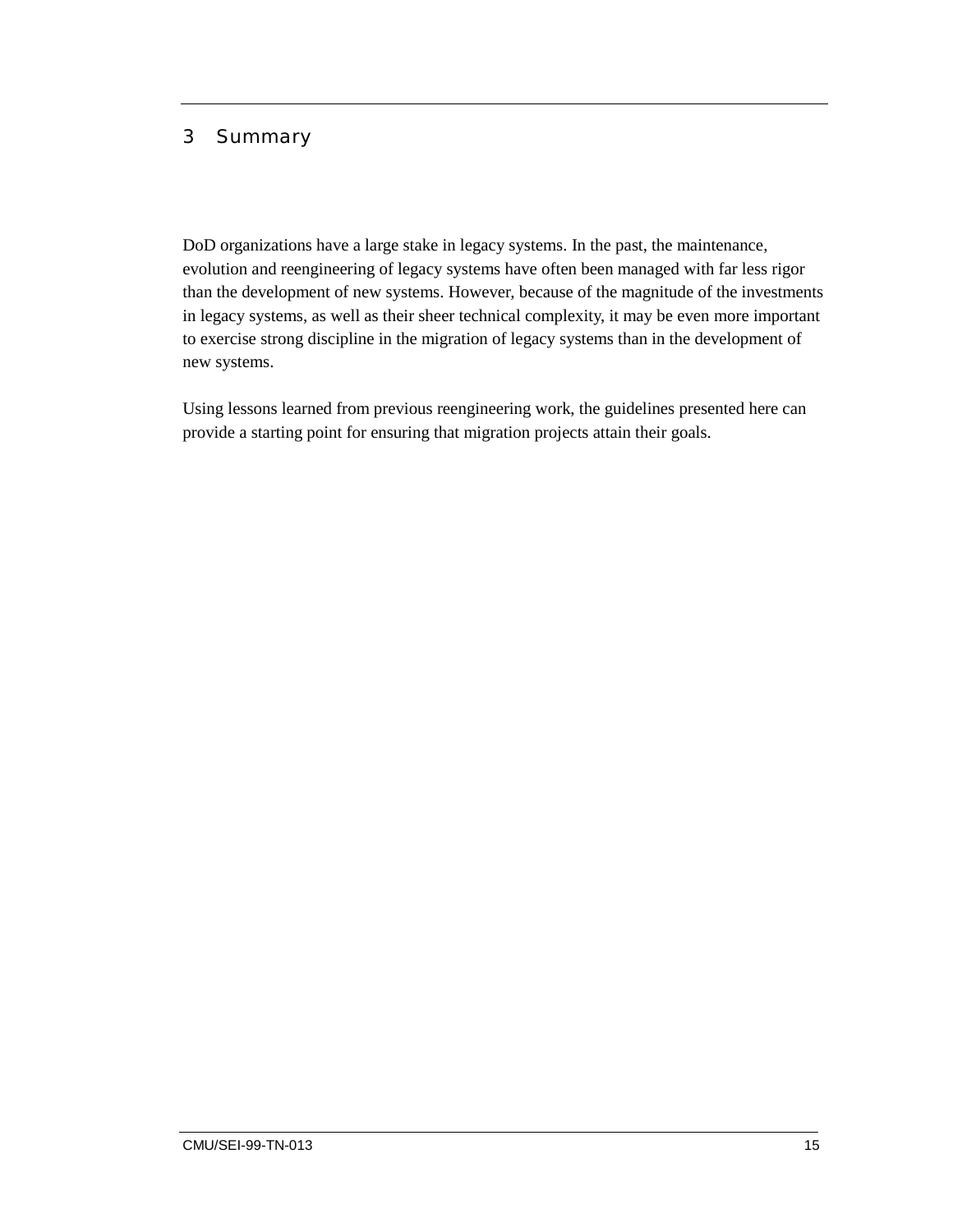#### <span id="page-21-0"></span>References

| [Bass 98]   | Bass, Len; Clements, Paul; & Kazman, Rick. Software Architecture<br>in Practice. SEI Series in Software Engineering. Reading, Ma.:<br>Addison-Wesley, 1998.                                                                                                                                                                                                                           |
|-------------|---------------------------------------------------------------------------------------------------------------------------------------------------------------------------------------------------------------------------------------------------------------------------------------------------------------------------------------------------------------------------------------|
| [Bergey 97] | Bergey, John K.; Northrop, Linda M.; & Smith, Dennis B.<br>Enterprise Framework for the Disciplined Evolution of Legacy<br>Systems (CMU/SEI-97-TR-007). Pittsburgh, Pa.: Software<br>Engineering Institute, Carnegie Mellon University. Available<br>WWW:<br><url: 97-tr-007="" http:="" pubs="" reengineering="" www.sei.cmu.edu=""></url:><br>(1997).                               |
| [Bergey 98] | Bergey, John K. System Evolution Checklists Based on an<br>Enterprise Framework (white paper). Pittsburgh, Pa.: Software<br>Engineering Institute, Carnegie Mellon University. Available<br>WWW:<br><url: http:="" pubs="" reengineering="" white-<br="" www.sei.cmu.edu="">papers/Berg98/&gt; (February 1998).</url:>                                                                |
| [Bergey 99] | Bergey, John H.; Smith, Dennis B.; Tilley, Scott R; Weiderman,<br>Nelson H.; Woods, Steven G. Why Reengineering Project Fail.<br>(CMU/SEI-99-TR-010, ADA 362725). Pittsburgh, Pa.: Software<br>Engineering Institute, Carnegie Mellon University. Available<br>WWW:<br>$<$ URL:<br>http://www.sei.cmu.edu/publications/documents/99.reports/99tr010/<br>99tr010abstract.html> (1999). |
| [Boehm 99]  | Boehm, Barry & Port, Ed. Escaping the Software Tar Pit: Model<br>Clashes and How to Avoid Them (Technical Report USC-CSE-98-<br>517). Los Angeles: University of Southern California.<br>Available WWW:<br><url: electronicopy.html="" http:="" sunset.usc.edu="" techrpts=""> (1999).</url:>                                                                                         |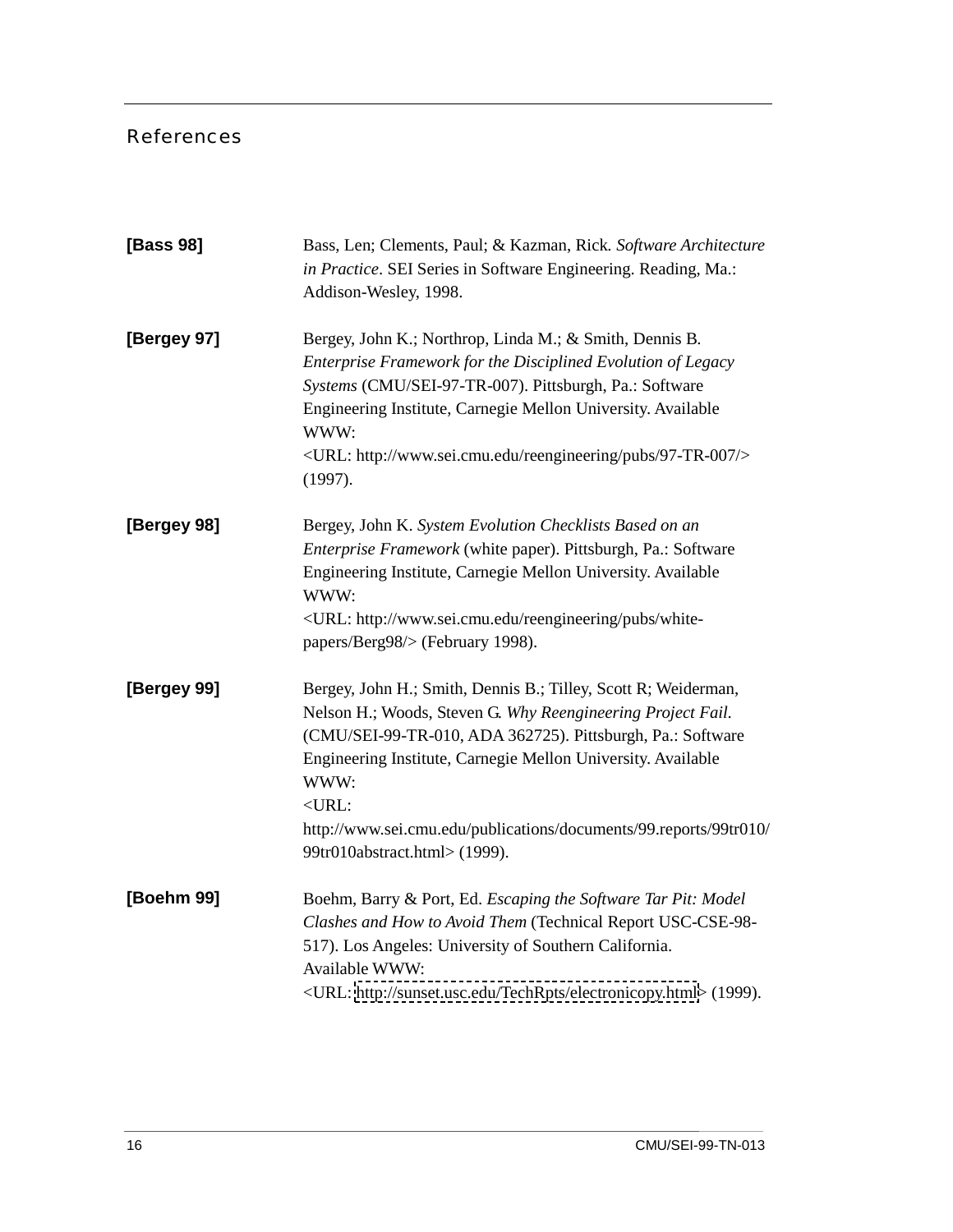| [DISA 97]        | Defense Information Systems Agency. Defense Information<br>Infrastructure (DII) Common Operating Environment (COE)<br>Baseline Specifications, Version 3.1. Defense Information Systems<br>Agency. Available WWW:<br><url: coe="" dii-sw.ncr.disa.mil="" http:=""></url:> (March 29, 1997). |
|------------------|---------------------------------------------------------------------------------------------------------------------------------------------------------------------------------------------------------------------------------------------------------------------------------------------|
| <b>[DMSO 98]</b> | Defense Modeling and Simulation Office. High Level Architecture<br><i>Technical Specifications, Version 1.3. Alexandria, Va.: Defense</i><br>Modeling and Simulation Office. Available WWW: <url:<br>http://hla.dmso.mil/<math>&gt;</math> (February 1998).</url:<br>                       |
| [Jacobsen 92]    | Jacobsen, Ivar, et al. Object-Oriented Software Engineering: A<br>Use-Case Driven Approach. Wokingham, England: Addison-<br>Wesley, 1992.                                                                                                                                                   |